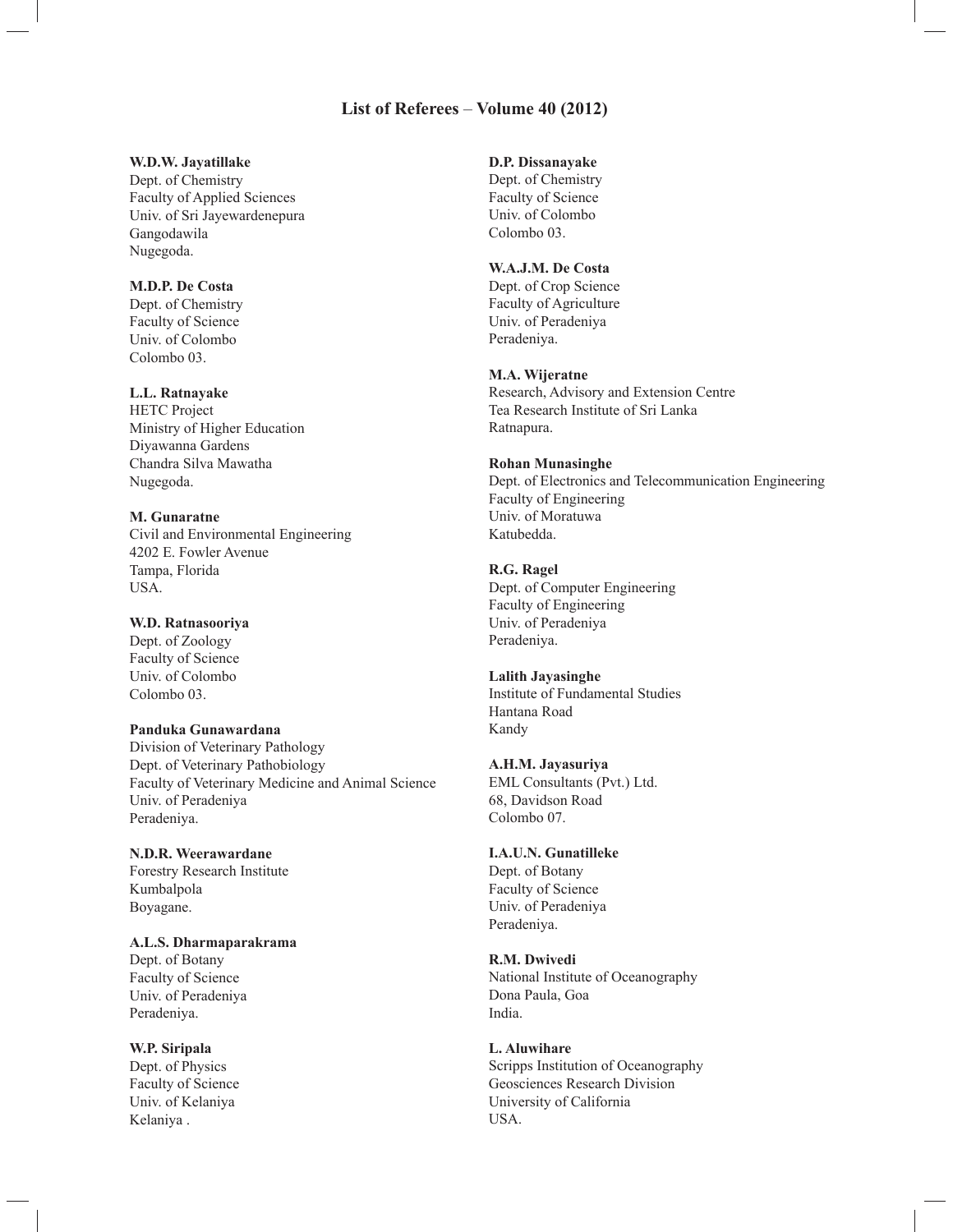**Tissa Liyanage** MHE Consultants Ltd 15A,  $1<sup>st</sup>$  Lane P.B. Alwis Perera Mawatha Katubedda.

**Athula Perera** Dept. of Agricultural Biology Faculty of Agriculture Univ. of Peradeniya

**N.K.B. Adikaram** Dept. of Botany Faculty of Science Univ. of Peradeniya Peradeniya.

Peradeniya.

#### **H.M.P. Kithsiri**

Inland Aquatic Resources and Aquaculture Division The National Aquatic Resources Research and Development Institute Crow Island Colombo 15.

**L.K. Senaratne**

Dept. of Botany Faculty of Natural Sciences The Open University of Sri Lanka Nawala Nugegoda.

**S. Senadheera**

Dept. of Civil & Environmental Engineering Center for Multidisciplinary Research in Transpiration Texas Tech University USA.

**Narada Warnasuriya**

Dept. of Paediatrics Faculty of Medical Sciences Univ. of Sri Jayewardenepura Gangodawila Nugegoda.

**J.J. Wijetunge** Dept. of Civil Engineering Faculty of Engineering Univ. of Peradeniya Peradeniya

**D.N. Sirisena** Rice Research and Development Institute Batalagoda Ibbagamuwa

**Jayalath Edirisinghe**

Dept. of Civil Engineering Faculty of Engineering Univ. of Peradeniya Peradeniya.

# **D.A. Tantrigoda**

Dept. of Physics Faculty of Applied Sciences Univ. of Sri Jayewardenepura Gangodawila Nugegoda.

**Lalini Rajapaksa**

20/5, Avarihena Road Kirulapone Colombo 05.

# **Ruchira Cumaranatunga**

Faculty of Fisheries and Marine Sciences & Technology Univ. of Ruhuna Matara.

**Nimal Dissanayake** Rice Research and Development Institute Batalagoda Ibbagamuwa.

**H.D. Gunawardena** 79/8, Woodland Avenue Kalubowila, Dehiwala.

## **O.A. Ileperuma**

 Dept. of Chemistry Faculty of Science Univ. of Peradeniya Peradeniya.

**Erick Francis Soumahin** National Centre of Agricultural Research Ivory Coast West Africa.

## **L.D. Rajasooriyar**

Dept. of Geography Faculty of Arts Univ. of Jaffna Jaffna.

**P.O. Otieno** Institute of Ecological Chemistry Germany.

**Ronaldo Prati** Centre de Mathematica Brazil.